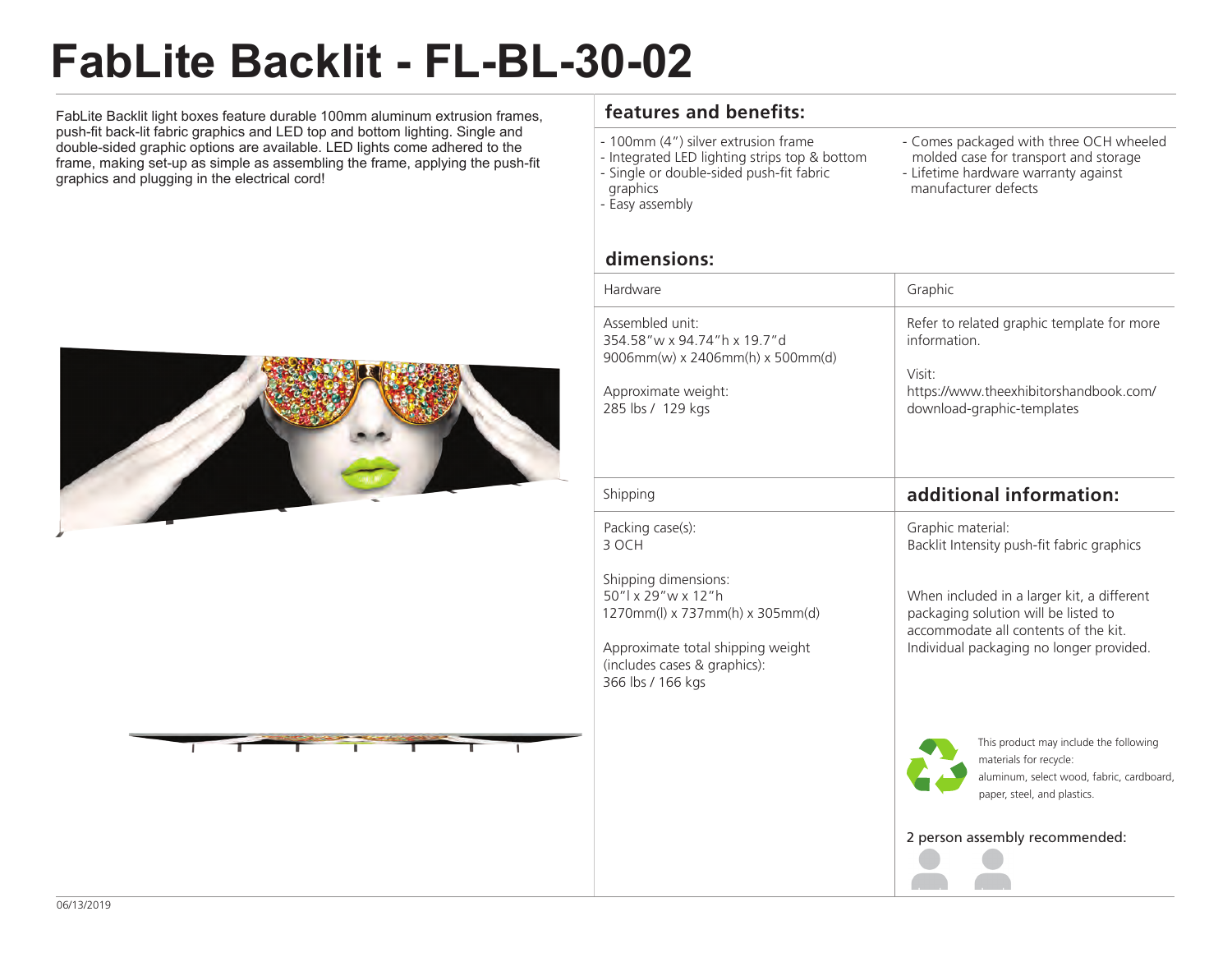## \*Not to scale



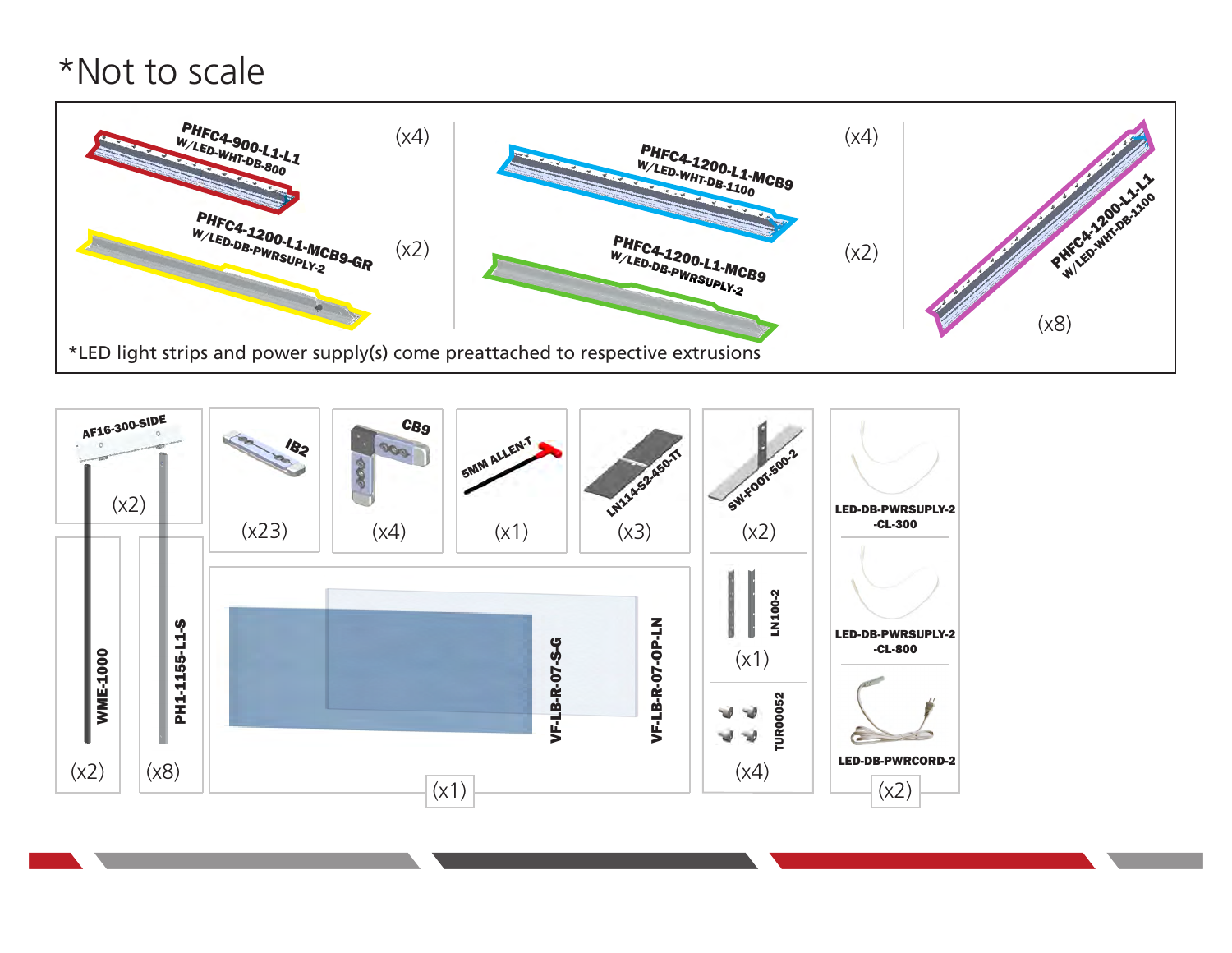

Back View



\*Not reflective of final connection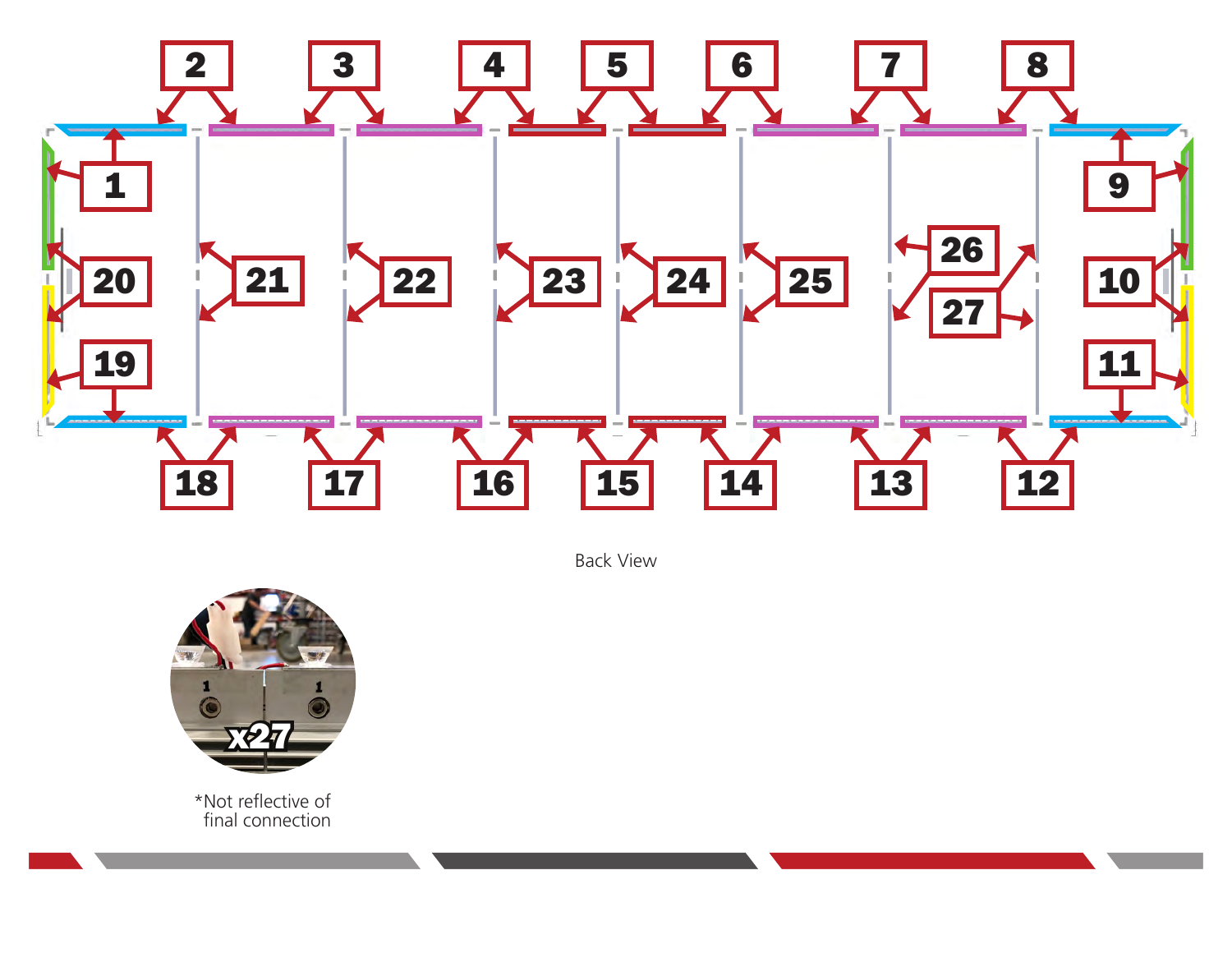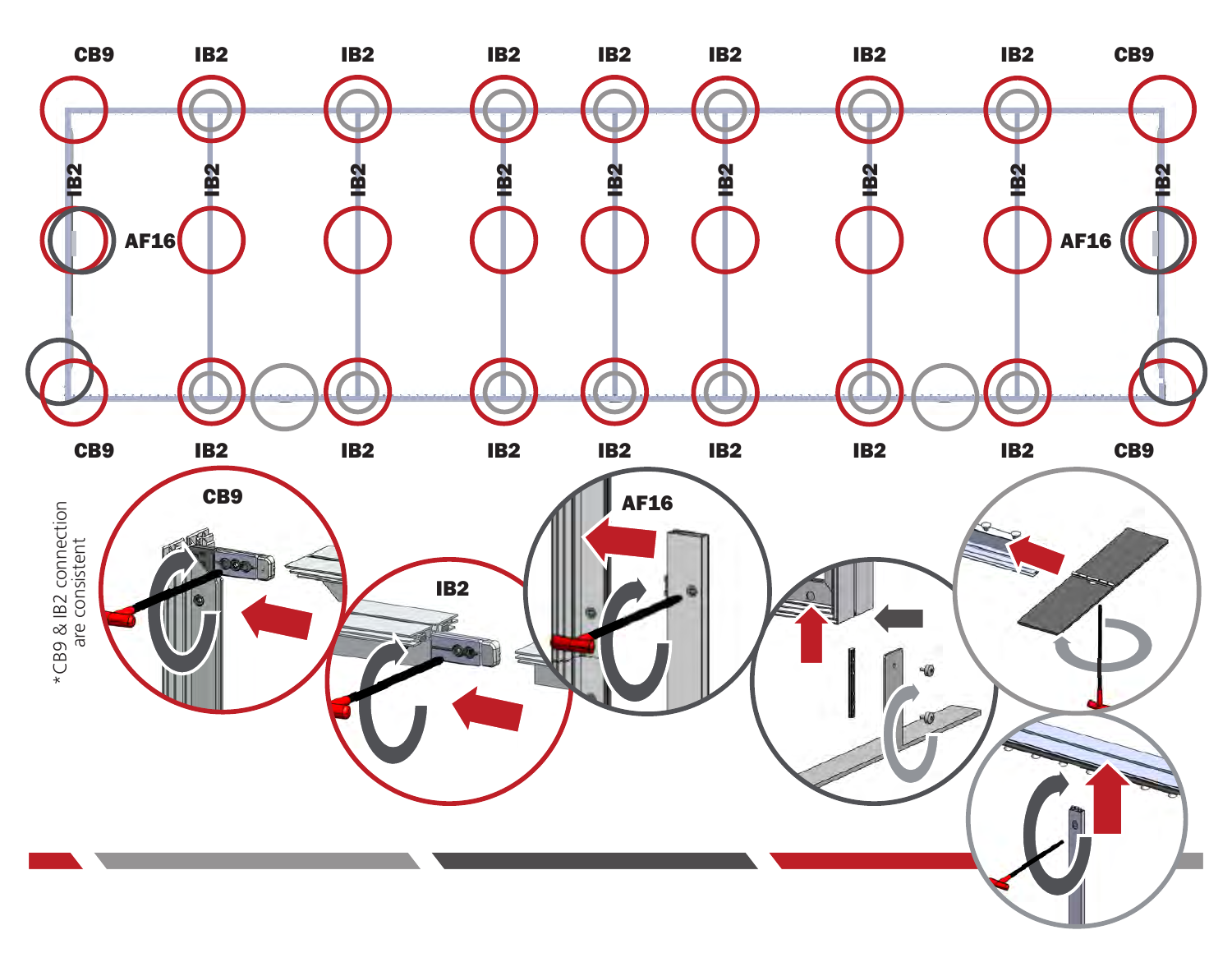

\*Not reflective of final connection